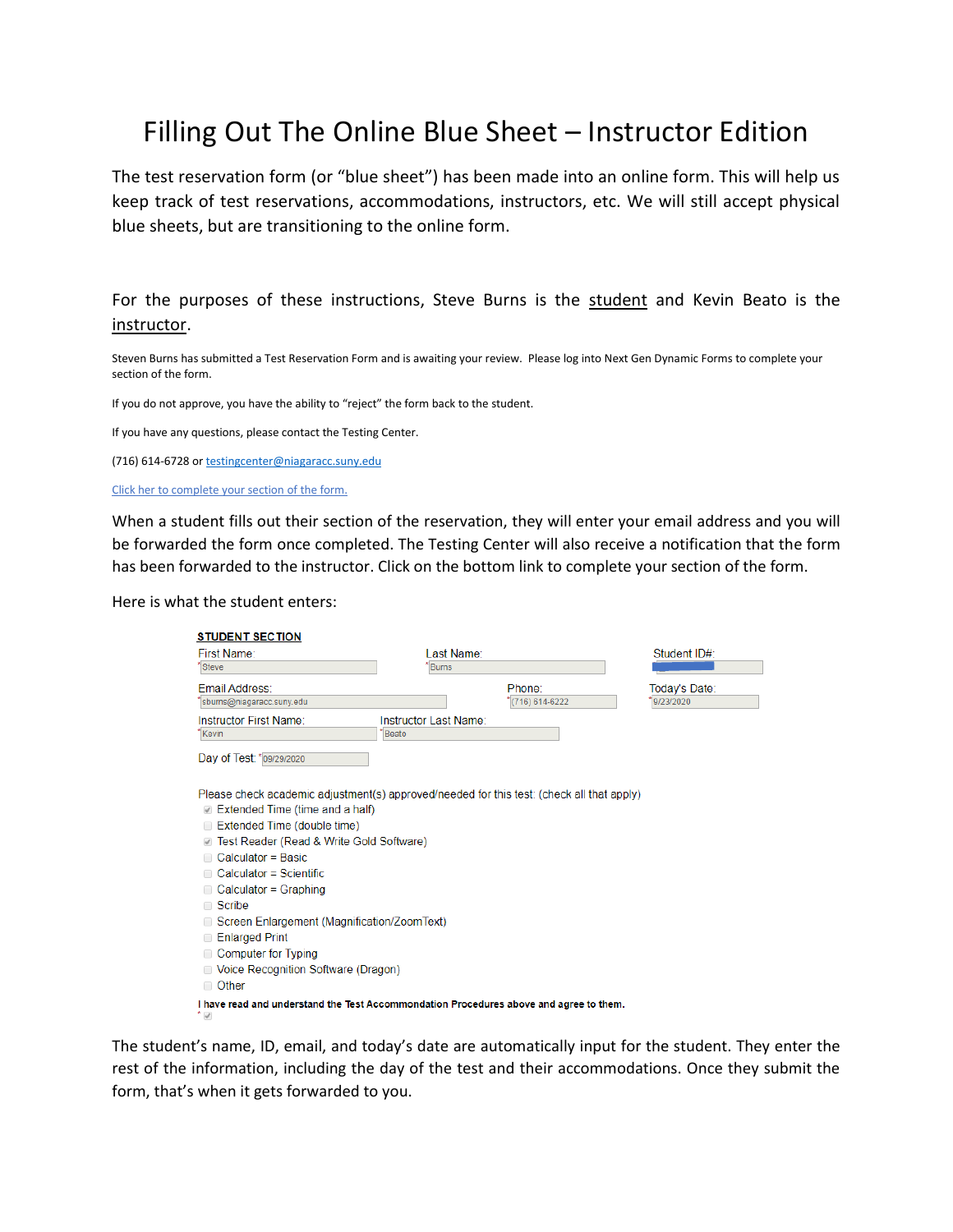## The instructor's section will look like this:

| <b>Instructor First Name:</b>                                                                                                                                      | Instructor Last Name:                                                                                                                                               | Email Address:                                 |  |
|--------------------------------------------------------------------------------------------------------------------------------------------------------------------|---------------------------------------------------------------------------------------------------------------------------------------------------------------------|------------------------------------------------|--|
| Kevin                                                                                                                                                              | <b>Beato</b>                                                                                                                                                        | kbeato@niagaracc.suny.edu                      |  |
| Course Title:                                                                                                                                                      |                                                                                                                                                                     |                                                |  |
| Day of Test:                                                                                                                                                       | Start Time of Test:<br>$\bigcirc$ AM                                                                                                                                |                                                |  |
|                                                                                                                                                                    | $\circ$ PM                                                                                                                                                          |                                                |  |
| In-Class Time Allotted for Test (minutes): 1<br>□ Scantron<br>Scrap Paper<br><b>Basic Calculator</b><br><b>Scientific Calculator</b><br><b>Graphing Calculator</b> | Please verify the student Academic Adjustments based on the Accommodation Letter you have received.<br><b>ITEMS ALLOWED FOR TEST: (Please check all that apply)</b> |                                                |  |
| $\Box$ Scribe                                                                                                                                                      |                                                                                                                                                                     |                                                |  |
| Formula Sheet Provided By Student                                                                                                                                  |                                                                                                                                                                     |                                                |  |
| Formula Sheet Provided By Instructor                                                                                                                               |                                                                                                                                                                     |                                                |  |
| Computer<br>Dictionary                                                                                                                                             |                                                                                                                                                                     |                                                |  |
| <b>Books/Notes</b>                                                                                                                                                 |                                                                                                                                                                     |                                                |  |
| Note to Testing Center (Optional):                                                                                                                                 |                                                                                                                                                                     |                                                |  |
| Test Drop Off Arrangements:                                                                                                                                        |                                                                                                                                                                     | <b>Test Pick Up Arrangements:</b>              |  |
| -- Please Select --                                                                                                                                                |                                                                                                                                                                     | -- Please Select --<br>$\overline{\mathbf{v}}$ |  |

Your name and email address are automatically entered into the form. Please fill out the rest of the necessary information:

- Course Title
- Day of test
- Start time of test
- In-class time allotted
- Items allowed (scantron, scrap paper, etc.)
- Drop off/pick up arrangements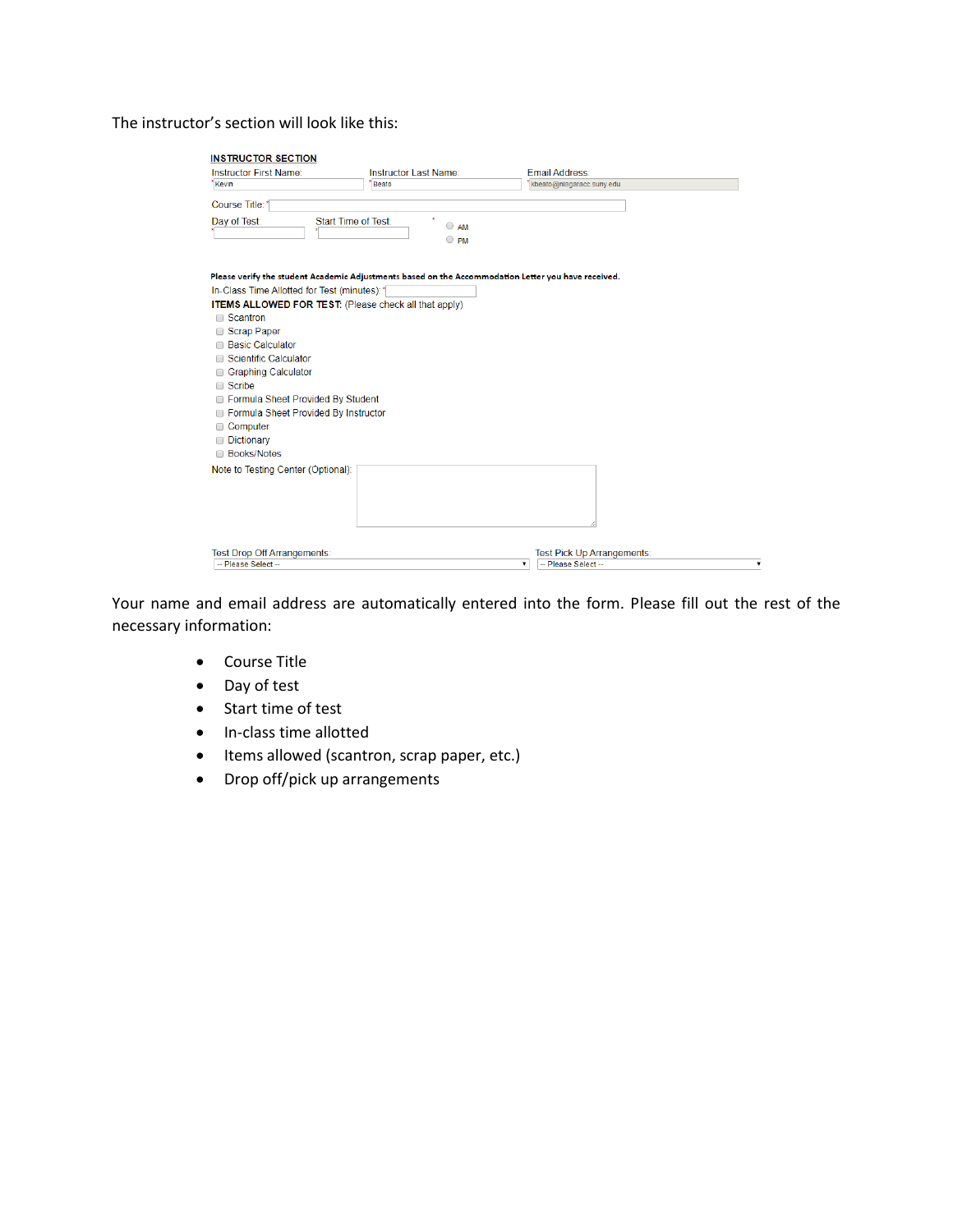Here is a sample of a finished instructor section. The test in question is for HIS 111 on 9/29/2020 at 10:00am. Students in class will receive 50 minutes to complete the test. It is a scantron test:

| Instructor First Name:                                   | Instructor Last Name:                                                                               | Email Address:                                                                        |  |
|----------------------------------------------------------|-----------------------------------------------------------------------------------------------------|---------------------------------------------------------------------------------------|--|
| *Kevin                                                   | Beato                                                                                               | kbeato@niagaracc.suny.edu                                                             |  |
| Course Title: * HIS 111                                  |                                                                                                     |                                                                                       |  |
| Day of Test:                                             | Start Time of Test:<br>$^{\circ}$<br>AM                                                             |                                                                                       |  |
| 09/29/2020<br>10:00                                      | $\circ$ PM                                                                                          |                                                                                       |  |
| In-Class Time Allotted for Test (minutes): * 50          | Please verify the student Academic Adjustments based on the Accommodation Letter you have received. |                                                                                       |  |
|                                                          | <b>ITEMS ALLOWED FOR TEST:</b> (Please check all that apply)                                        |                                                                                       |  |
| <b>■</b> Scantron                                        |                                                                                                     |                                                                                       |  |
| □ Scrap Paper                                            |                                                                                                     |                                                                                       |  |
| <b>Basic Calculator</b>                                  |                                                                                                     |                                                                                       |  |
| <b>Scientific Calculator</b>                             |                                                                                                     |                                                                                       |  |
| <b>Graphing Calculator</b>                               |                                                                                                     |                                                                                       |  |
| Scribe<br>∩                                              |                                                                                                     |                                                                                       |  |
| Formula Sheet Provided By Student                        |                                                                                                     |                                                                                       |  |
| Formula Sheet Provided By Instructor                     |                                                                                                     |                                                                                       |  |
| Computer                                                 |                                                                                                     |                                                                                       |  |
| Dictionary                                               |                                                                                                     |                                                                                       |  |
| <b>Books/Notes</b><br>□                                  |                                                                                                     |                                                                                       |  |
| Note to Testing Center (Optional):                       |                                                                                                     |                                                                                       |  |
|                                                          |                                                                                                     |                                                                                       |  |
|                                                          |                                                                                                     |                                                                                       |  |
|                                                          |                                                                                                     |                                                                                       |  |
|                                                          |                                                                                                     |                                                                                       |  |
|                                                          |                                                                                                     |                                                                                       |  |
| Test Drop Off Arrangements:                              |                                                                                                     | Test Pick Up Arrangements:                                                            |  |
| Instructor will bring test to the Testing Center (A 167) |                                                                                                     | Instructor will pick up the test from the Testing Center (A 167) $\blacktriangledown$ |  |

To drop off the test, you will be presented with three options:

- 1. Drop off the test You will deliver a physical copy of the test to the Testing Center in A-167.
- 2. Email the test You will email the Testing Center [\(testingcenter@niagaracc.suny.edu\)](mailto:testingcenter@niagaracc.suny.edu) a copy of the test as either Word or PDF.
- 3. Upload to this form You will be given a prompt to upload the test to the form directly underneath "Test Drop Off Arrangements."

\*If you do not want to deliver a physical copy of the test, emailing the test may be the best option if you are filling out the test reservation form before you have finished creating your test. If your test is completed, uploading the test may be the easiest way since you are already on the form and will not need to email us a test separately.